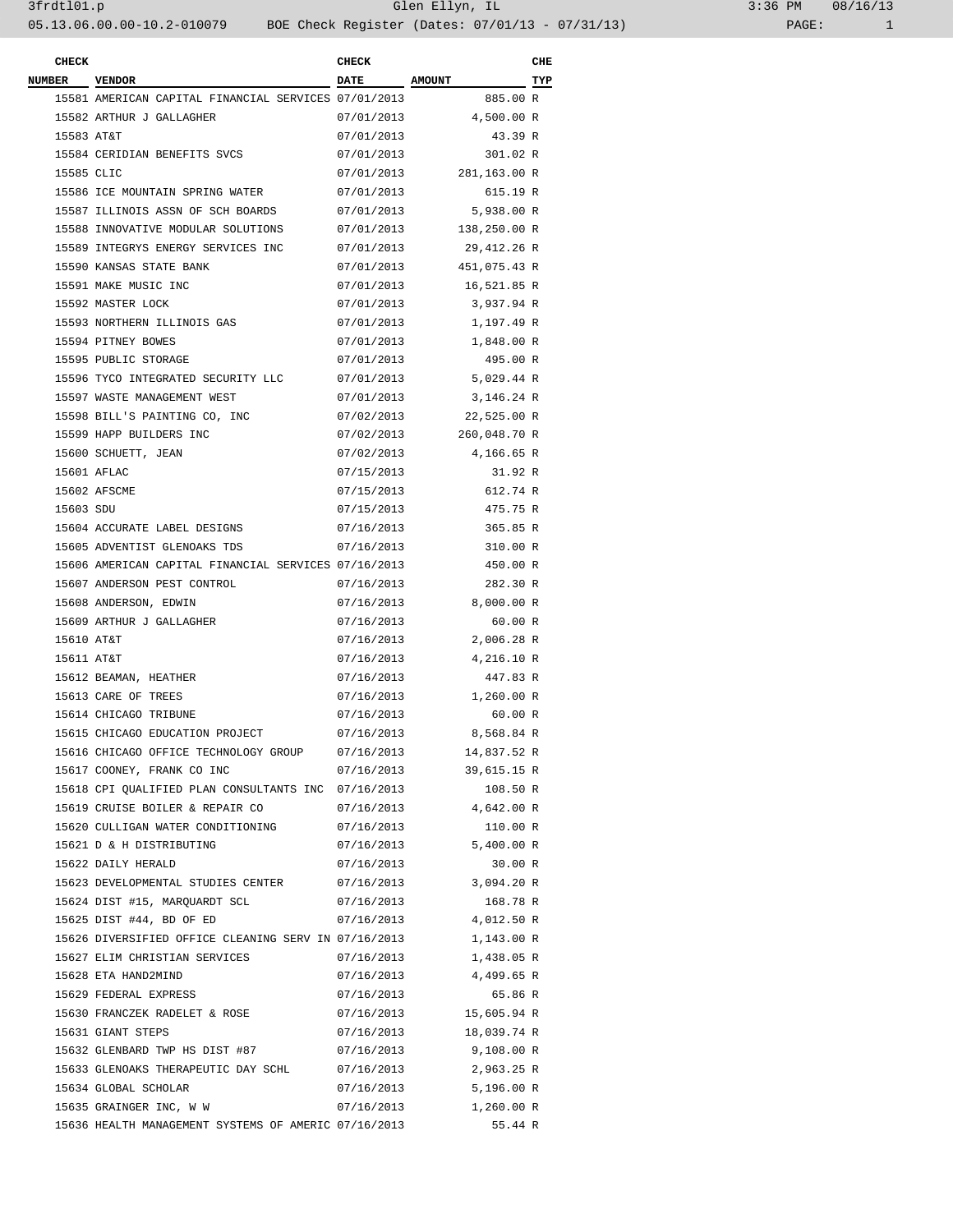## 3frdtl01.p Glen Ellyn, IL 3:36 PM 08/16/13 05.13.06.00.00-10.2-010079 BOE Check Register (Dates: 07/01/13 - 07/31/13) PAGE: 2

| 3:36 PM |       | 08/16/13 |  |  |
|---------|-------|----------|--|--|
|         | PAGE: |          |  |  |

| <b>CHECK</b>  |                                         | <b>CHECK</b> |                       | CHE |
|---------------|-----------------------------------------|--------------|-----------------------|-----|
| <b>NUMBER</b> | <b>VENDOR</b>                           | DATE AMOUNT  |                       | TYP |
|               | 15637 ICE MOUNTAIN SPRING WATER         | 07/16/2013   | 21.98 R               |     |
|               | 15638 ILLINOIS ASSN OF SCHOOL ADM       | 07/16/2013   | 620.00 R              |     |
|               | 15639 ILLINOIS STATE POLICE             | 07/16/2013   | 500.00 R              |     |
|               | 15640 ILMEA                             | 07/16/2013   | 30.00 R               |     |
|               | 15641 KAGAN & GAINES INC                | 07/16/2013   | 804.00 R              |     |
|               | 15642 KANSAS STATE BANK                 | 07/16/2013   | 352.05 R              |     |
|               | 15643 KEY GOVERNMENT FINANCE INC        | 07/16/2013   | 16,277.00 R           |     |
|               | 15644 KONICA MINOLTA BUSINESS SOLUTIONS | 07/16/2013   | 792.75 R              |     |
| 15645 LEND    |                                         | 07/16/2013   | 5,174.62 R            |     |
|               | 15646 LINCOLNSHIRE PRINTING INC         | 07/16/2013   | 94.64 R               |     |
|               | 15647 LITTLE FRIENDS INC                | 07/16/2013   | 3,724.24 R            |     |
|               | 15648 MAIL N STUFF                      | 07/16/2013   | 11.06 R               |     |
|               | 15649 MARQUARDT SCHOOL DISTRICT 15      | 07/16/2013   | 257.14 R              |     |
|               | 15650 METRO PROFESSIONAL PRODUCTS       | 07/16/2013   | 3,152.13 R            |     |
|               | 15651 MONDO PUBLISHING                  | 07/16/2013   | 302.50 R              |     |
|               | 15652 MONTGOMERY, BARBIE                | 07/16/2013   | 35.66 R               |     |
|               | 15653 MOVING OFFICE EQUIPMENT           | 07/16/2013   | 1,275.00 R            |     |
|               | 15654 NORTHERN ILLINOIS GAS             | 07/16/2013   | 1,012.93 R            |     |
|               | 15655 OFFICE DEPOT                      | 07/16/2013   | 168.16 R              |     |
|               | 15656 PADDOCK ENTERPRISES, E T          | 07/16/2013   | 8,820.00 R            |     |
|               | 15657 PARTITION PROS                    | 07/16/2013   | 1,960.00 R            |     |
|               | 15658 PREMIER                           | 07/16/2013   | 8,600.00 R            |     |
|               | 15659 PYONE, CHO                        | 07/16/2013   | 61.25 R               |     |
|               | 15660 QUINLAN & FABISH MUSIC            | 07/16/2013   | 546.00 R              |     |
|               | 15661 SCHOOL SPECIALTY                  | 07/16/2013   | 1,835.46 R            |     |
|               | 15662 SECRETARY OF STATE INDEX DEPT     | 07/16/2013   | 20.00 R               |     |
|               | 15663 SHAW MEDIA                        | 07/16/2013   | 181.76 R              |     |
|               | 15664 SIMPLEX GRINNELL                  | 07/16/2013   | 10,065.00 R           |     |
|               | 15665 SOARING EAGLE ACADEMY             | 07/16/2013   | 0.00C                 |     |
|               | 15666 SOARING EAGLE ACADEMY             | 07/16/2013   | 32,696.40 R           |     |
|               | 15667 SOS TECHNOLOGIES                  | 07/16/2013   | 950.40 R              |     |
|               | 15668 TEACHER CREATED MATERIALS         | 07/16/2013   | 59.90 R               |     |
|               | 15669 TIGERDIRECT.COM                   |              | 07/16/2013 1,645.82 R |     |
|               | 15670 US BANCORP EQUIPMENT FINANCE INC  | 07/16/2013   | 5,138.46 R            |     |
|               | 15671 US BANCORP                        | 07/16/2013   | 50,960.00 R           |     |
|               | 15672 VERIZON WIRELESS                  | 07/16/2013   | 991.45 S              |     |
|               | 15673 VILLAGE OF GLEN ELLYN             | 07/16/2013   | 4,700.79 R            |     |
|               | 15674 WASTE MANAGEMENT WEST             |              | 07/16/2013 1,596.84 R |     |
|               | 15675 WORLDPOINT ECC INC                | 07/16/2013   | 377.36 R              |     |
|               | 15676 BILL'S PAINTING CO, INC           | 07/16/2013   | 16,525.00 R           |     |
|               | 15677 AFLAC                             | 07/31/2013   | 31.92 R               |     |
|               | 15678 AFSCME                            | 07/31/2013   | 612.74 R              |     |
| 15679 SDU     |                                         | 07/31/2013   | 550.00 R              |     |
|               | 15680 AASPA                             | 07/31/2013   | 175.00 R              |     |
|               | 15681 ARMBRUST PLUMBING INC             |              | 07/31/2013 1,403.50 R |     |
|               | 15682 BERENSCHOT, LAURIE                | 07/31/2013   | 190.00 R              |     |
|               | 15683 BLAZEK, CHRISTOPHER               | 07/31/2013   | 60.00 R               |     |
|               | 15684 BRITTON, HEATHER                  | 07/31/2013   | 367.50 R              |     |
|               | 15685 CALL ONE                          |              | 07/31/2013 5,311.23 R |     |
|               | 15686 CERIDIAN BENEFITS SVCS            | 07/31/2013   | 311.40 R              |     |
|               | 15687 CHMELIK, JEANNE                   | 07/31/2013   | 265.11 R              |     |
|               | 15688 COMMONWEALTH EDISON               | 07/31/2013   | 89.21 R               |     |
|               | 15689 CONVERGINT TECHNOLOGIES           | 07/31/2013   | 950.00 R              |     |
|               | 15690 CYBOR FIRE PROTECTION             | 07/31/2013   | 1,665.00 R            |     |
|               | 15691 DALLMAN, LUCILLE                  | 07/31/2013   | 166.95 R              |     |
|               | 15692 DISCOVERY EDUCATION               | 07/31/2013   | 7,585.00 R            |     |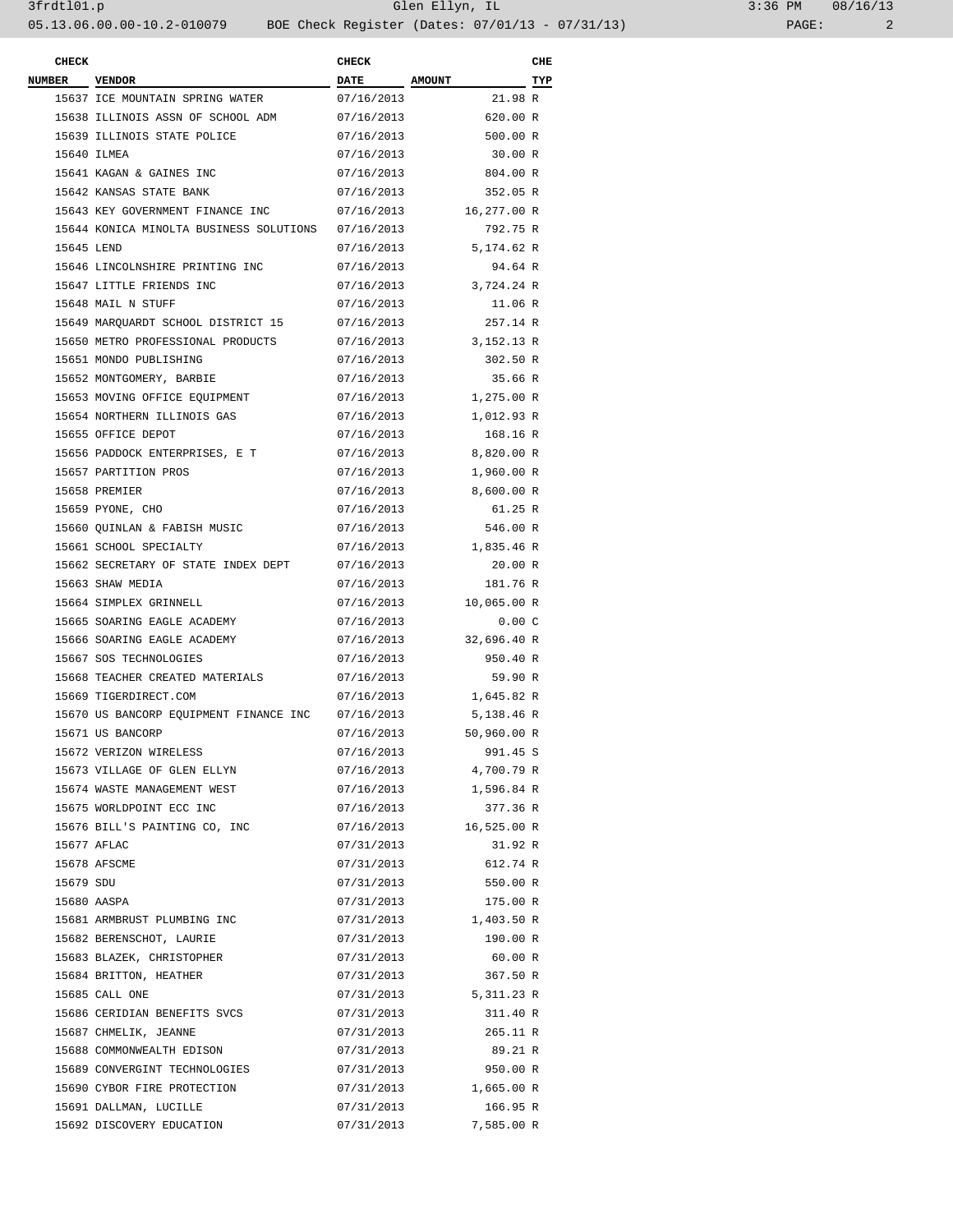## 3frdtl01.p Glen Ellyn, IL 3:36 PM 08/16/13 05.13.06.00.00-10.2-010079 BOE Check Register (Dates: 07/01/13 - 07/31/13) PAGE: 3

| <b>CHECK</b>       |                                                         | <b>CHECK</b> |                        | CHE |
|--------------------|---------------------------------------------------------|--------------|------------------------|-----|
| NUMBER VENDOR      |                                                         | DATE AMOUNT  | $\overline{\text{TP}}$ |     |
|                    | 15693 DONLON & ASSOCIATES                               | 07/31/2013   | 6,750.00 R             |     |
|                    | 15694 DORIAN BUSINESS SYSTEMS INC                       | 07/31/2013   | 300.00 R               |     |
|                    | 15695 ENCYCLOPEDIA BRITTANICA                           | 07/31/2013   | 475.00 R               |     |
|                    | 15696 FGM ARCHITECTS-ENGINEERS                          | 07/31/2013   | 11,305.70 R            |     |
|                    | 15697 FIRM SYSTEMS                                      | 07/31/2013   | 191.00 R               |     |
|                    | 15698 FLASH COAST LLC                                   | 07/31/2013   | 2,660.00 R             |     |
|                    | 15699 FOX RIVER FOODS                                   | 07/31/2013   | 2,619.85 R             |     |
| 15700 GALE         |                                                         | 07/31/2013   | 498.00 R               |     |
|                    | 15701 GOEBBERT, JOY                                     | 07/31/2013   | 19.65 R                |     |
|                    | 15702 GRAINGER INC, W W                                 | 07/31/2013   | 558.70 R               |     |
|                    | 15703 HAPP BUILDERS INC                                 | 07/31/2013   | 512,122.50 R           |     |
|                    | 15704 HARLAND TECHNOLOGY SERV                           | 07/31/2013   | 541.00 R               |     |
|                    | 15705 HEINEMANN                                         | 07/31/2013   | 330.00 R               |     |
|                    | 15706 HILDNER, LYNNA                                    | 07/31/2013   | 60.00 R                |     |
|                    | 15707 ICE MOUNTAIN SPRING WATER                         | 07/31/2013   | 66.92 R                |     |
|                    | 15708 IDENTITRONICS C/O BAN-KOE COMPANIES 07/31/2013    |              | 1,138.98 R             |     |
|                    | 15709 ILLINOIS CENTRAL SCHOOL BUS                       | 07/31/2013   | 754.25 R               |     |
|                    | 15710 JUNIOR LIBRARY GUILD                              | 07/31/2013   | 150.00 R               |     |
|                    | 15711 KONICA MINOLTA BUSINESS SOLUTIONS 07/31/2013      |              | 792.75 R               |     |
|                    | 15712 LAND DESIGN & CONSTRUCTION                        | 07/31/2013   | 6,181.51 R             |     |
|                    | 15713 METRO PROFESSIONAL PRODUCTS                       | 07/31/2013   | 4,245.48 R             |     |
|                    | 15714 NDAYISENGA, BEATRICE                              | 07/31/2013   | 50.00 R                |     |
| 15715 NMFF         |                                                         | 07/31/2013   | 141.57 R               |     |
|                    | 15716 NORTHERN ILLINOIS GAS                             | 07/31/2013   | 97.46 R                |     |
|                    | 15717 OFFICE DEPOT                                      | 07/31/2013   | 298.03 R               |     |
|                    | 15718 PROFESSIONAL PAVING & CONCRETE                    | 07/31/2013   | 11,464.00 R            |     |
|                    | 15719 SAM'S CLUB                                        | 07/31/2013   | 146.79 R               |     |
|                    | 15720 SCHOOL SPECIALTY                                  | 07/31/2013   | 199.09 R               |     |
|                    | 15721 SCHOOL TECHNOLOGY ASSOCIATES INC                  | 07/31/2013   | 1,040.00 R             |     |
|                    | 15722 STAPLES ADVANTAGE                                 | 07/31/2013   | 249.90 R               |     |
|                    | 15723 TEACHINGBOOKS.NETLLC                              | 07/31/2013   | 500.00 R               |     |
|                    | 15724 VILLA PARK OFFICE EQUIP INC                       | 07/31/2013   | 234.00 R               |     |
|                    | 15725 VILLAGE OF GLEN ELLYN                             | 07/31/2013   | 150.00 R               |     |
|                    | 15726 WASTE MANAGEMENT WEST                             | 07/31/2013   | 798.42 R               |     |
|                    | 201300001 CPI QUALIFIED PLAN CONSULTANTS INC 07/15/2013 |              | 15,707.95 W            |     |
|                    | 201300001 CPI QUALIFIED PLAN CONSULTANTS INC            | 07/31/2013   | 15,707.95 W            |     |
|                    | 201300002 CERIDIAN BENEFITS SVCS                        | 07/15/2013   | 3,140.62 W             |     |
|                    | 201300002 CERIDIAN BENEFITS SVCS                        | 07/31/2013   | 3,105.62 W             |     |
|                    | 201300003 ILLINOIS DEPT OF REVENUE                      | 07/15/2013   | 25,277.50 W            |     |
|                    | 201300004 INTERNAL REV SERVICE                          | 07/15/2013   | 99,187.78 W            |     |
|                    | 201300014 ILL MUNICIPAL RETIREMENT FUND                 |              | 37,469.51 W            |     |
|                    | 201300015 ILLINOIS DEPT OF REVENUE                      | 07/31/2013   | 23,739.57 W            |     |
|                    |                                                         | 07/15/2013   |                        |     |
|                    | 201300015 ILLINOIS DEPT OF REVENUE                      | 07/31/2013   | $-1.43 W$              |     |
|                    | 201300016 INTERNAL REV SERVICE                          | 07/15/2013   | 94,415.79 W            |     |
|                    | 201300016 INTERNAL REV SERVICE                          | 07/31/2013   | $-4.60 W$              |     |
| 201300033 T H I S  |                                                         | 07/15/2013   | 1,576.97 W             |     |
|                    | 201300034 TEACHERS RETIREMENT SYSTEM                    | 07/15/2013   | 8,284.19 W             |     |
|                    | 201300041 EFLEX GROUP                                   | 07/11/2013   | 442.98 W               |     |
|                    | 201300042 EDUCATIONAL BENEFIT COOP                      | 07/11/2013   | 386,799.10 W           |     |
| 201300043 T H I S  |                                                         | 07/11/2013   | 6,102.28 W             |     |
| 201300044 REV TRAK |                                                         | 07/11/2013   | 106.49 W               |     |
|                    | 201300045 ILLINOIS DEPT OF REVENUE                      | 07/15/2013   | 230.23 W               |     |
|                    | 201300046 INTERNAL REV SERVICE                          | 07/15/2013   | 885.45 W               |     |
|                    | 201300062 UNUM LIFE INSURANCE                           | 07/22/2013   | 2,073.17 W             |     |
| 201300067 T H I S  |                                                         | 07/31/2013   | 1,083.26 W             |     |
|                    | 201300068 TEACHERS RETIREMENT SYSTEM                    | 07/31/2013   | 5,296.07 W             |     |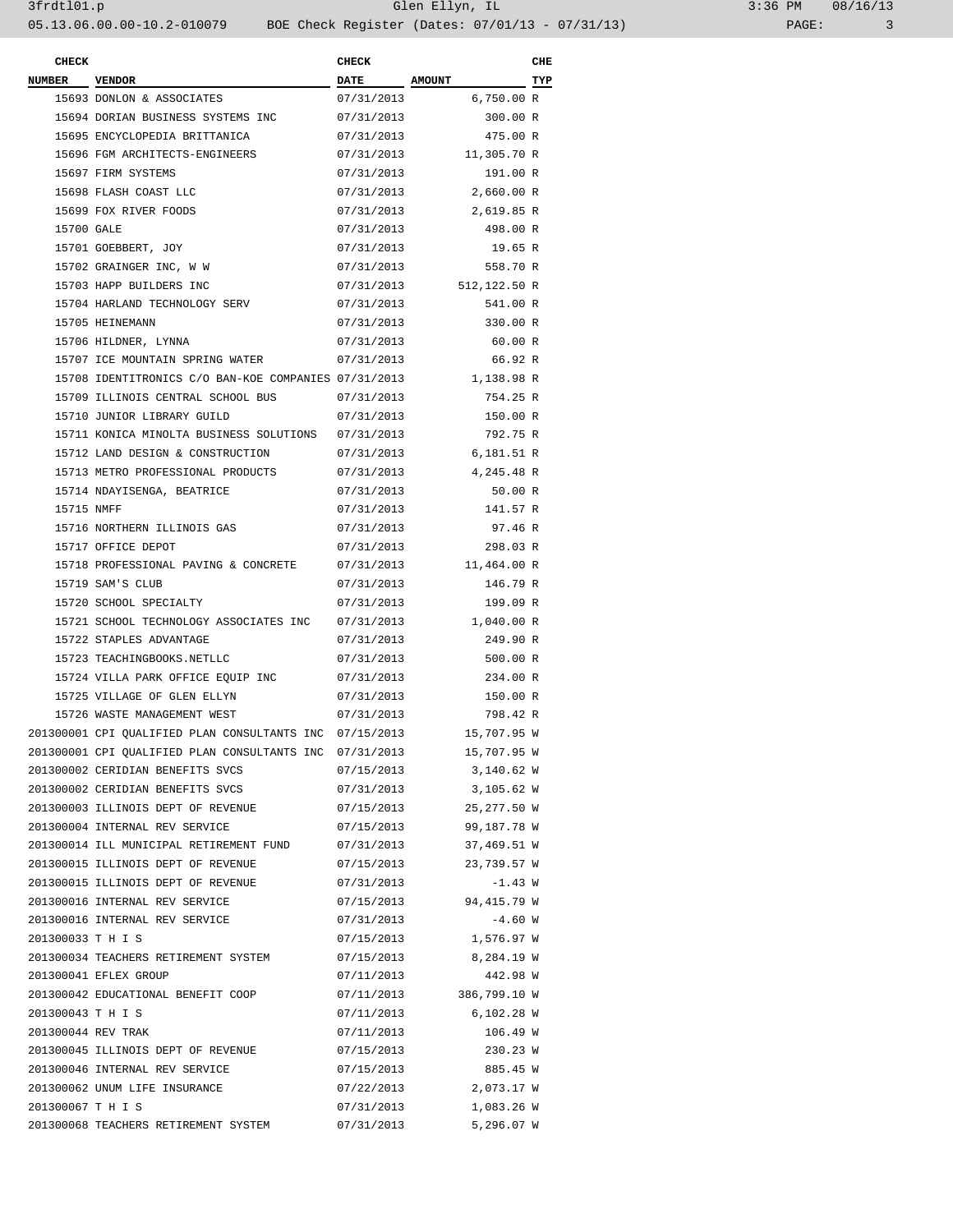| CHECK             |                                         | CHECK      |               | CHE |
|-------------------|-----------------------------------------|------------|---------------|-----|
| NUMBER            | <b>VENDOR</b>                           | DATE       | <b>AMOUNT</b> | TYP |
|                   | 201300076 RELIANCE STANDARD LIFE        | 07/29/2013 | 244.27 W      |     |
|                   | 201300078 INTERNAL REV SERVICE          | 07/31/2013 | 0.00W         |     |
|                   | 201300085 ILL MUNICIPAL RETIREMENT FUND | 07/15/2013 | 838.07 W      |     |
|                   | 201300086 ILL MUNICIPAL RETIREMENT FUND | 07/31/2013 | 56.22 W       |     |
|                   | 201300087 ILLINOIS DEPT OF REVENUE      | 07/31/2013 | 5.80 W        |     |
|                   | 201300088 INTERNAL REV SERVICE          | 07/31/2013 | 52.24W        |     |
|                   | 201300089 CERIDIAN BENEFITS SVCS        | 07/31/2013 | 35.00 W       |     |
|                   | 201300090 ILLINOIS DEPT OF REVENUE      | 07/31/2013 | 242.67 W      |     |
|                   | 201300091 INTERNAL REV SERVICE          | 07/31/2013 | 928.35 W      |     |
| 201300092 T H I S |                                         | 07/31/2013 | 91.63 W       |     |
|                   | 201300093 TEACHERS RETIREMENT SYSTEM    | 07/31/2013 | 568.02 W      |     |
|                   |                                         |            |               |     |

Totals for checks 2,892,532.37